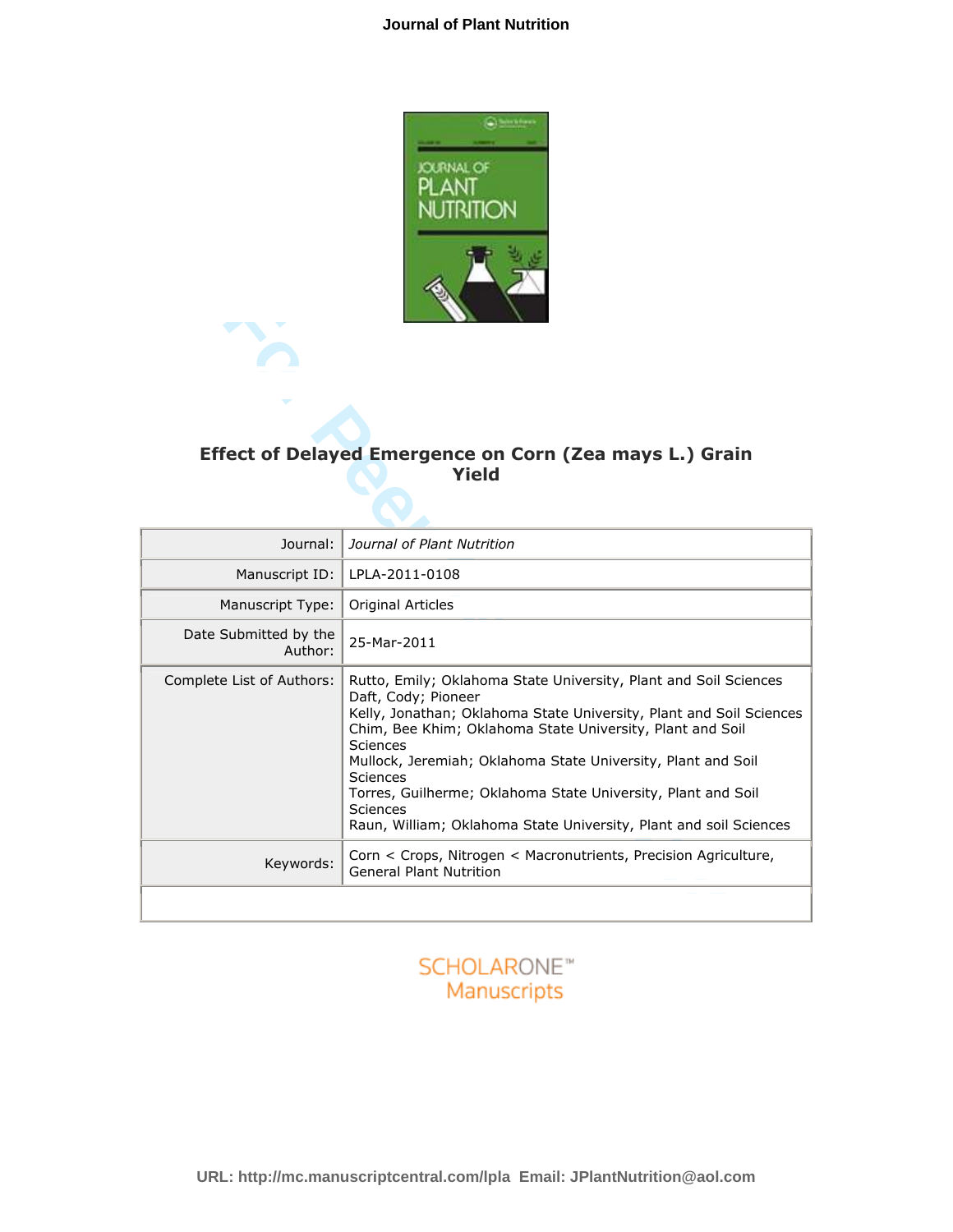# **INTRODUCTION**

Frops in the neid. These include; soil temperature which artects give<br>pitile elongation (Blacklow, 1974), soil compaction (Stibbe and 1<br>Gupta, 1985) and presence of surface residue as a result of no-ti<br>n demonstrated to re Homogenous plant stand establishment is important for achieving maximum corn grain yields. Spatial and temporal variability are generally common in crop fields (Solie *et al*., 1996), which inevitably leads to heterogeneous stands. Several factors have been established to cause uneven emergence of crops in the field. These include; soil temperature which affects germination and speed of coleoptile elongation (Blacklow, 1974), soil compaction (Stibbe and Terpstra, 1982; Schneider and Gupta, 1985) and presence of surface residue as a result of no-tillage practices which has been demonstrated to reduce soil temperature leading to delayed seed germination (Hayhoe and Dwyer, 1990). Variation in seed moistening, as a result of differences in seed-soil contact in a coarse seed bed (Bruckler, 1983), death after germination, excess or scarcity of water, presence of seeds unable to germinate, uneven distribution of the drill generating small skips and stand establishment in stony fields (Benson, 1990; Finck, 1997; Nielsen, 1998), are other factors that contribute significantly to uneven corn stands.

The current nitrogen (N) recommendations for corn have been developed for large geographic regions and are traditionally employed without considering in-field variability (Schmidt *et al*., 2002). In an uneven crop stand this will result in treating the whole field as if no variability were present, hence over-fertilizing the field, increasing the cost of production and reducing nitrogen use efficiency (NUE).

Past studies have demonstrated that delayed emerging plants surrounded by earlier emerging plants will show delay in leaf stage and plant height. The shading from neighboring plants will reduce light penetration and increase competition for moisture and nutrients from taller plants with more developed root systems (Weiner, 1990). This leads to decreased corn yields even if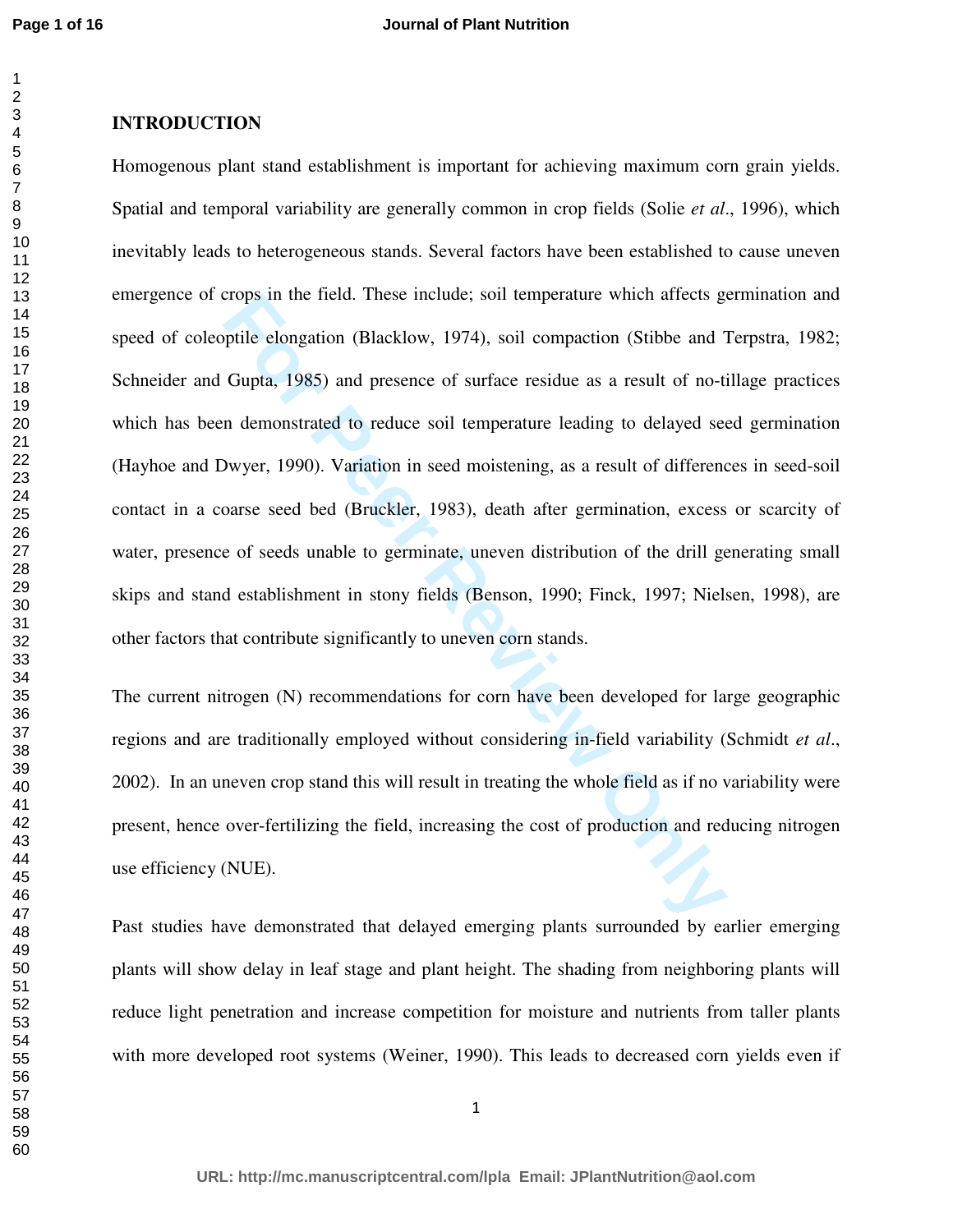**Formal Example 18 For Perromy emerged ried is <2 weeks, mere will be a yield loss but<br>rant replanting. If the emergence delays for some plants approach<br>produce a yield increase of about 10% if the proportion of delayed<br>ro** within-row plant spacing is relatively uniform (Nafziger *et al*., 1991), especially at high population densities (Ford and Hicks, 1992). Liu *et al*. (2004) demonstrated that corn yielded 4% and 8% less when one out of six plants had a delay in emergence of two leaf stages and four leaf stages respectively. Nafziger *et al*. (1991) found that if the differences in emergence times of plants in an unevenly emerged field is <2 weeks, there will be a yield loss but not significant enough to warrant replanting. If the emergence delays for some plants approach 3 weeks, then replanting may produce a yield increase of about 10% if the proportion of delayed plants exceeds 25%. Also, a growth stage difference of two leaves or greater between adjacent plants can result in the younger plant being barren at end of the season (Nielsen, 2001). This information necessitates the need to decide whether or not to destroy the late-emerging plants, in order to increase food production. This could increase NUE in cereals to near 50% and above the current world estimates of NUE in cereals that hover near 33% (Raun and Johnson, 1999). Moreover, while advances in agriculture technologies and intensive management strategies have contributed to improved crop performance, tackling problems related to seed emergence and uneven crop stand remains a difficult hurdle. This study addresses this issue by hypothesizing that there is no advantage of modifying nitrogen fertilization rates on plants that are delayed in emergence by more than four days when compared to neighboring plants.

## **OBJECTIVE**

• To determine the effect of delayed emergence on corn grain yields with and without fertilizer N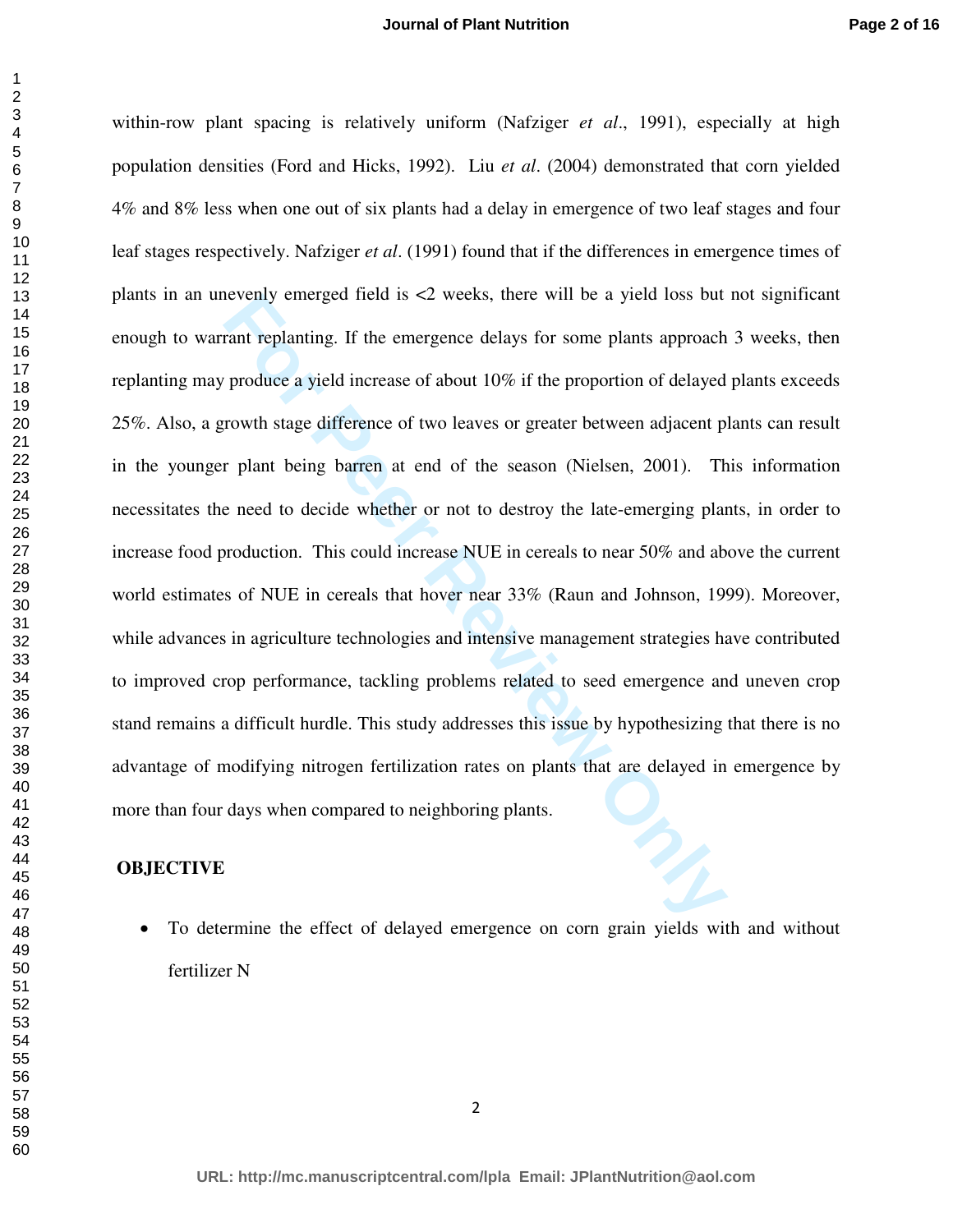## **MATERIALS AND METHODS**

## **Site description**

Two experiments were establish**e**d in 2007, 2008, 2009 and 2010 at the Lake Carl Blackwell (LCB) irrigated research station, located in north central Oklahoma, 14 km west of Stillwater. The average annual air temperature is  $15^{\circ}$ C and a mean annual rainfall of 932 mm (Stillwater, Oklahoma Mesonnet). Most of the precipitation occurs in the spring and early summer. Many different soil profiles are represented at varying degrees of slope, with Pulaski Fine Sandy Loam (coarse-loamy, mixed, superactive, nonacid, thermic Udic Ustifluvent) and Port Silt Loam (Finesilty, mixed, superactive, thermic Cumulic Haplustolls) being common (USDA / NRCS soil taxonomy).

## **Experiment and management**

mual air temperature is  $15^0$  C and a mean annual rainfall of 932 r<br>sonnet). Most of the precipitation occurs in the spring and early s<br>rofiles are represented at varying degrees of slope, with Pulaski Fir<br>mixed, superac The experiment employed a randomized complete block design (RCBD) with 14 treatments and 3 replications (Table1). Soils samples (0-15 cm) from each site were collected and characterized before application of treatments. In 2007, 2008 and 2009 Dekalb (DKC 66-23) Bt corn hybrid was planted at a seedling rate of  $73,779$  seeds ha<sup>-1</sup>. The row spacing was  $76.2$  cm and the distance between individual plants was 17.8 cm In 2010 Dekalb (DKC 61-35) Bt corn was planted at  $81,000$  seeds ha<sup>-1</sup>. Border rows were planted with a 4-row John Deere Maxemerge-2, vacuum planter, while the center row was planted by hand.

To achieve equal inter-row spacing and 5.08 cm planting depth, a planting device was made from 3.81 cm<sup>2</sup> square metal tubing. Bolts positioned 0.95 cm deep were placed every 17.8 cm apart along the tube. This was then used to create a fixed depression in the soil and ensuring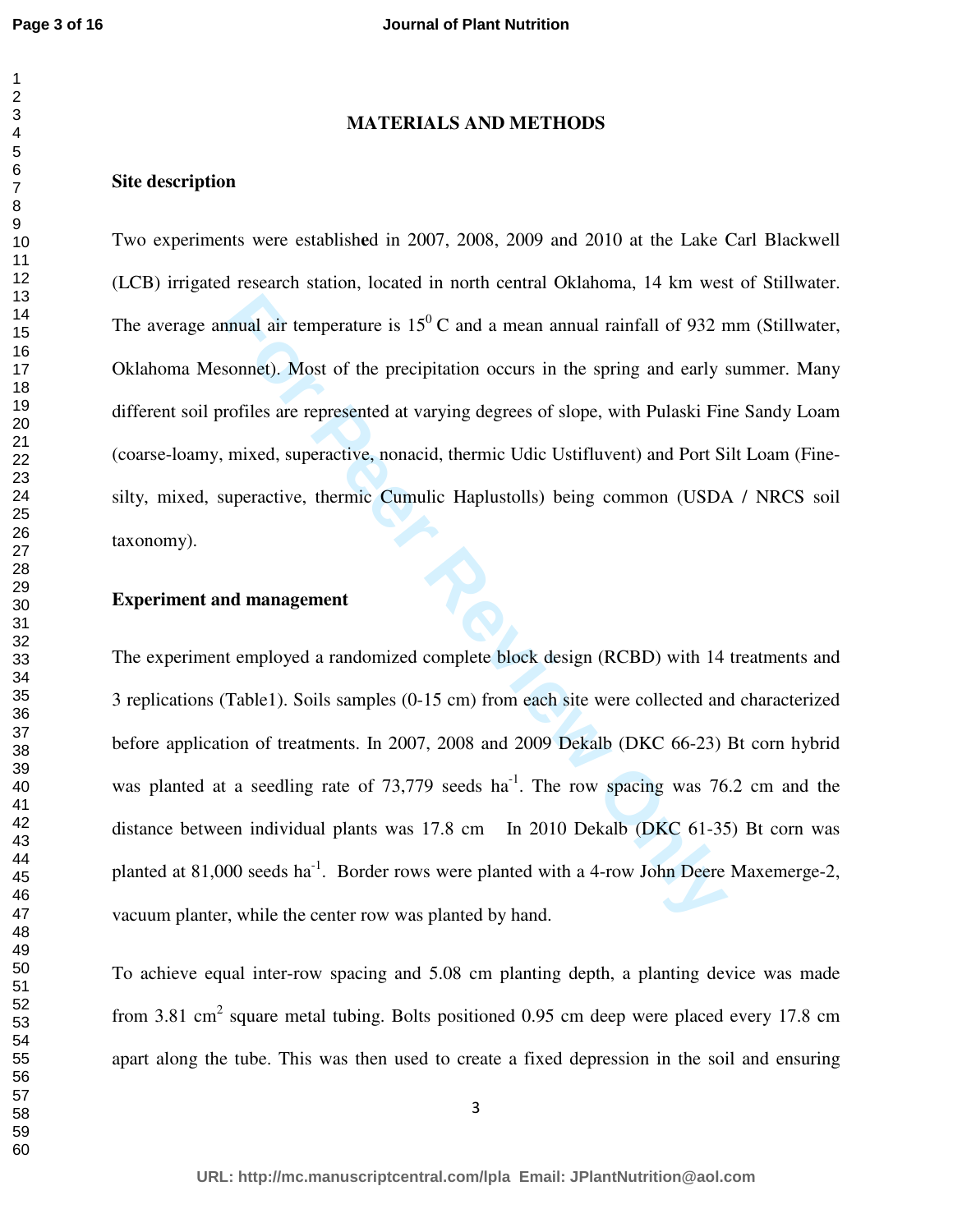#### **Journal of Plant Nutrition**

specific planting points for each of the seeds. Fifteen seeds were planted in each row, which were further divided into five, 3-plant subgroups. The subgroups containing three plants had two seeds planted on the same day and a delayed seed planted in the middle of the other two. The delayed seed was planted 4, 7 and 10 days after the neighboring 2 seeds (to simulate various delayed emergence scenarios) according to the treatment structure.

A preplant fertilizer application of  $67kg$  N ha<sup>-1</sup> was made for all treatments excluding the 0-N control, using a streamer nozzle and urea ammonia nitrate (UAN, 28-0-0). At V8 corn growth stage a side dress UAN application was made at 0, 45, 67 and 90 kg ha<sup>-1</sup> N (Table 2).

narios) according to the treatment structure.<br> **Elizer application of 67kg N ha<sup>-1</sup>** was made for all treatments exc<br>
a streamer nozzle and urea ammonia nitrate (UAN, 28-0-0). At V<br>
ses UAN application was made at 0, 45, 6 At maturity, subgroups within each row were tagged in sets of three, hand harvested, and each plant bagged separately. After hand harvesting, each bag was individually weighed to obtain the wet weight, oven dried at  $66^{\circ}$ C then weighed again to obtain dry weight (15% moisture) and grain yields determined.

## **Data management and analysis**

Data was statistically analyzed using GLM in SAS version 9.1 (SAS Institute, 2003) to determine treatment effects. Means were separated using Fishers protected LSD and nonorthogonal, single-degree-of-freedom contrasts were performed.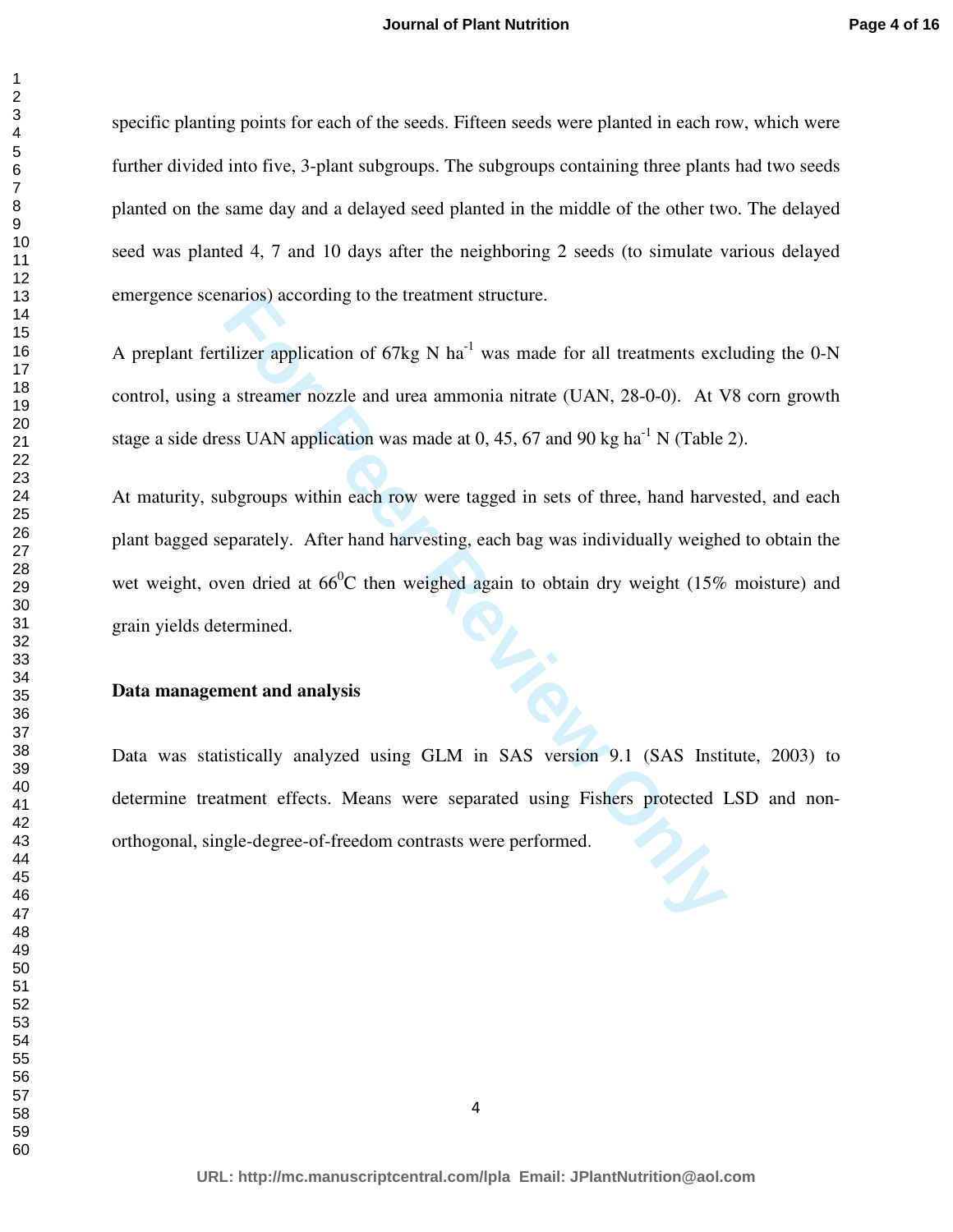## 

## **RESULTS AND DISCUSSION**

In 2007 although yield data was obtained, extreme rainfall amounts above the annual averages were recorded. Large portions of this rainfall were received at planting which lead to less than optimum plant emergence and homogeneity among treatments. In 2008 and 2009 both experiments encountered significant damage due to feral hogs and excess rainfall, respectively and no reasonable data were collected. The experiment was repeated in 2010 and no damage due feral hogs was encountered. Thus, only results obtained from experiments in 2007 and 2010 are discussed.

#### **Yield Decrease**

incountered significant damage due to feral hogs and excess rainfa<br>ble data were collected. The experiment was repeated in 2010 and i<br>encountered. Thus, only results obtained from experiments in 200<br>**E**<br>**E**<br>**E**<br>**E**<br>**E**<br>**E** The grain yield of the delayed plant was calculated by determining the difference in yield between the delayed plant (#2) and the average of the earlier planted neighboring plants (#1 and #3). The yield of the center plant compared to the average of the neighbors, significantly (p<0.05) decreased with each delay in planting for 2007 LCB 2 and 2010 LCB 2 cropping seasons (Table 2). In 2007 LCB 1 and 2010 LCB 1, the decrease was not significant, but still, with each day delay, yield losses were recorded (Fig.1). Apart from LCB 1 in 2007 which had a yield decrease of 27 kg ha<sup>-1</sup> for each day delay in planting, the rest of the locations and seasons, the yield depression of the delayed plant was slightly lower (Fig.1). For 2010 LCB 1, 2010 LCB 2, and 2007 LCB 2, for each day delay in planting, the delayed plant was depressed in yield by  $20 \text{ kg ha}^{-1}$ ,  $12 \text{ kg ha}^{-1}$  and 8 kg ha<sup>-1</sup> respectively.

Overall, these findings indicated that, with the exception of 2007 LCB 1, delaying planting by more than 7 days resulted to a decrease in yield of the delayed plant. This could be attributed to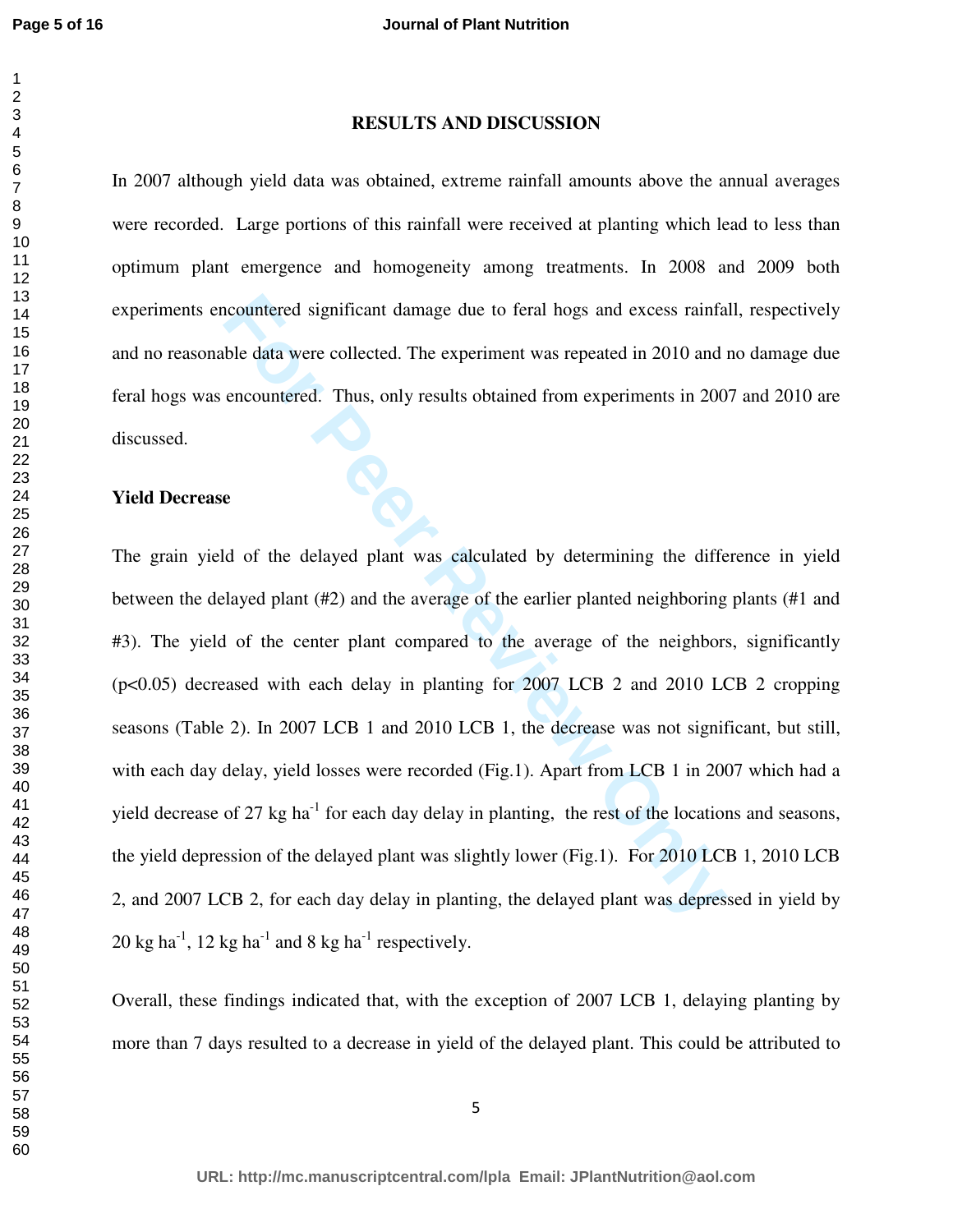the inability of the delayed plant to compete for sunlight, nutrients and moisture with the earlier established plants; hence reduction in yield. Efficient N and moisture use by the plant and the ability to capture solar radiation for photosynthetic process is crucial for growth and yield production.

is dedress N application to the delayed plants, led to a general dexception of 2010 LCB 1 (Fig 2). This could have been due to poten the delayed plant which resulted from an underdeveloped root have more established root s Application of sidedress N application to the delayed plants, led to a general decline in grain yield, with the exception of 2010 LCB 1 (Fig 2). This could have been due to poor response to sidedress N by the delayed plant which resulted from an underdeveloped root system. Early planted plants have more established root systems than the late planted; hence their efficiency to take up nutrients and moisture is high (Weiner, 1990). For all the sites and cropping seasons, interaction between number of days delayed after planting and nitrogen application was not significant (P<0.05). This suggests that application of the sidedress N fertilizer regardless of the rate applied, did not improve the growth and development of the delayed plant.

#### **Mean Grain yield**

## **Delayed Planting**

Depending on the cropping season and the location, mean corn grain yield, was affected differently with each delay in planting. The results for 2007 and 2010 cropping seasons at LCB 1 and 2 are presented in Table 2 and Fig. 3. In 2007 at LCB 1, mean corn grain yield recorded was the lowest compared to other locations and cropping seasons. The yield ranged from  $4464 \text{ kg ha}^{-1}$ to 7630 kg ha<sup>-1</sup> when planting was delayed by 10 and 7 days respectively (Table 2). For this particular site and cropping season, grain yield increased by 94 kg ha $^{-1}$  with each delay in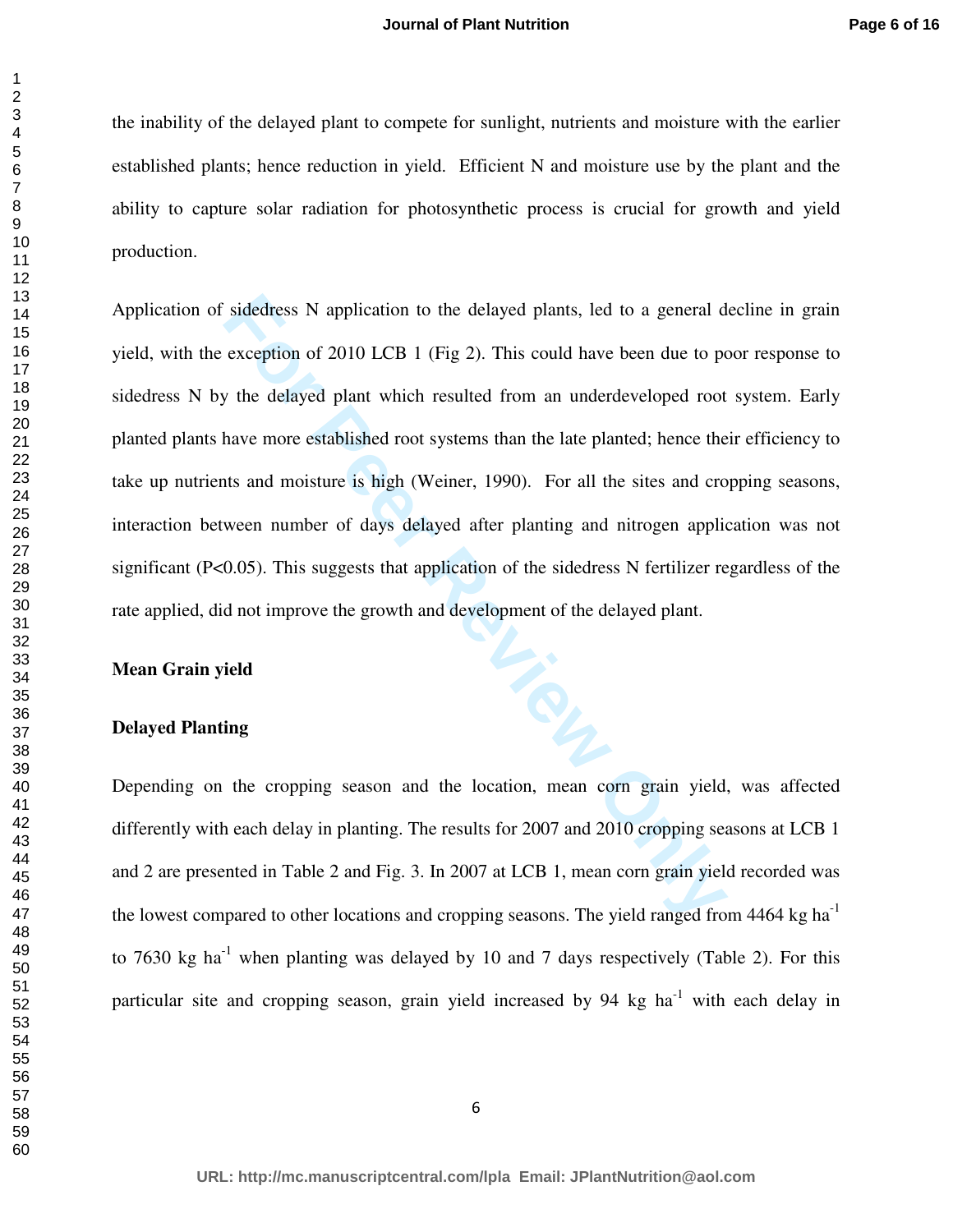#### **Journal of Plant Nutrition**

planting (Fig 3), contrary with past findings (Nafziger *et al*., 1991), that delayed planting leads to a decrease in yields.

in at LCB 1 and 2, each day delay in planting, contributed to a 224 orn yield decrease, respectively. In general, regardless of the cropp lanting for up to 7 days, did not contribute to a sizeable yield reduce of days led The highest grain yield was recorded in 2007 LCB 2, which ranged from 12559 to 14525 kg ha<sup>-1</sup> (Table 2). Each day delay in planting resulted in a  $337 \text{ kg ha}^{-1}$  yield decline (Fig. 3). In the 2010 cropping season at LCB 1 and 2, each day delay in planting, contributed to a 224 kg ha<sup>-1</sup> and 22 kg ha<sup>-1</sup> mean corn yield decrease, respectively. In general, regardless of the cropping season and site, delayed planting for up to 7 days, did not contribute to a sizeable yield reduction. However, delaying for 10 days led to a modest decline in yields; an indication that, delaying planting for this period of time did not have a substantial negative impact on the overall grain yield and that would not necessitate replanting. This finding is in agreement with what (Nafziger *et al*., 1991) determined that, <2 weeks delay in planting only contributed to 6 to 7 % grain yield reduction, irrespective of the percentage of the plants delayed. Their study concluded that, while earlier planted plants (#1 and #3) will not make up for the yield loss of the delayed plants, replanting will not increase yield potential unless more than half of the plants were delayed by three or more weeks. However, in a separate study by Liu *et al*., 2004 it was established that, plants neighboring delayed plants can partially offset yield losses of the delayed plants, and plants located near the gaps in the row are able to compensate for the gaps; hence reducing the negative impact delayed planting will have on the mean grain yield. These findings assist in explaining the results obtained in this study.

## **Nitrogen Response**

The results for corn response to sidedress nitrogen (N) application in 2007 and 2010 cropping seasons, at LCB 1 and 2 are presented in Table 2 and Fig. 4. Generally the results varied with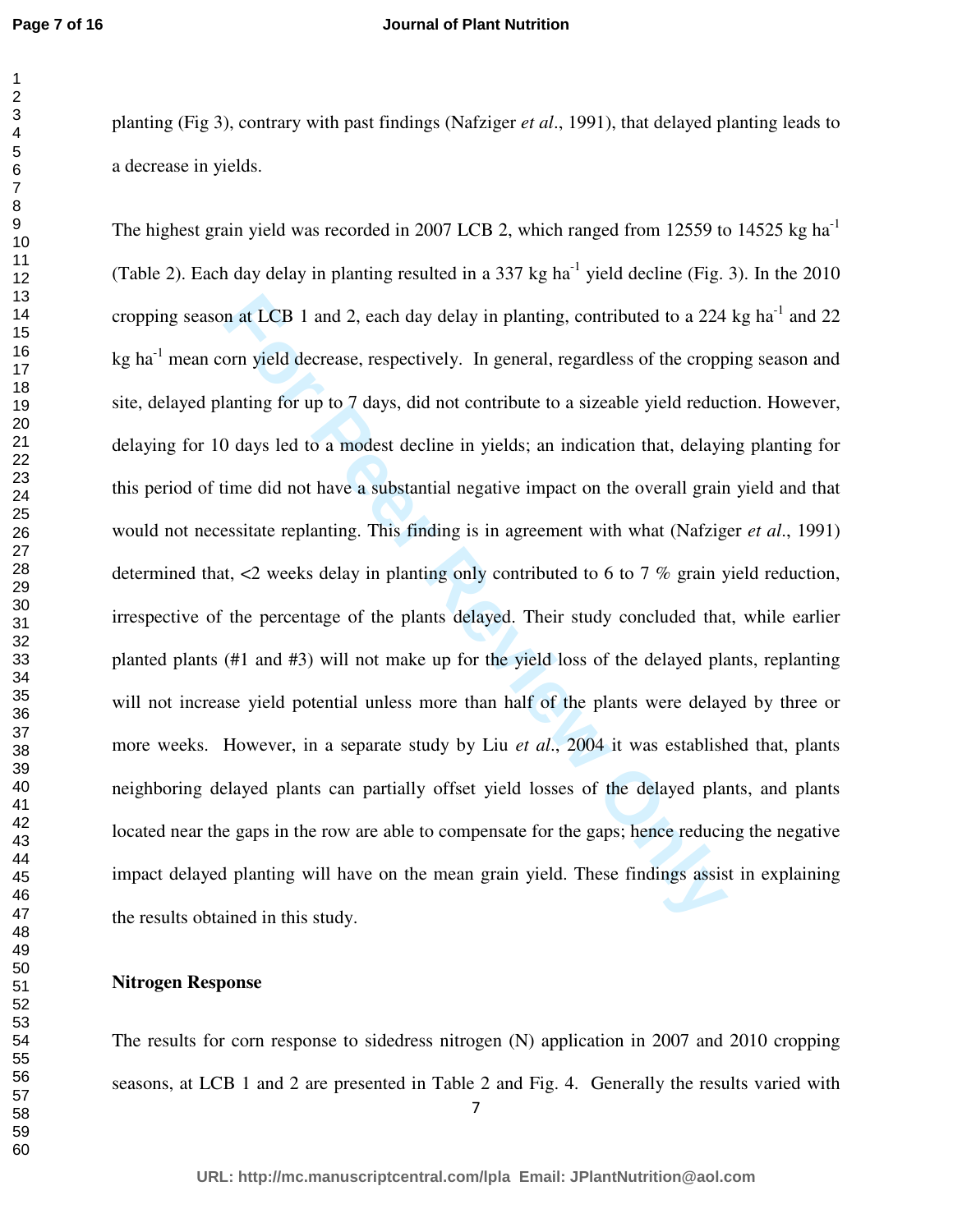location, implying that corn responded differently to fertilizer N application. This could be due to field variability that exists at low resolutions (Solie *et al*., 1996).

In 2007 at LCB 1, corn yield increased with N rate  $(40 \text{ kg N ha}^{-1})$ . Grain yields however declined when the N rate was increased to 80 kg N ha<sup>-1</sup> (Fig 4). During the cropping season, at LCB 2, for each increase in sidedress N applied, mean grain yield increased by  $608 \text{ kg ha}^{-1}$ . Mean grain yields as earlier recorded at LCB1 dropped as well for LCB 2 to 13,633 kg ha<sup>-1</sup>, at the 80 kg N ha<sup>-1</sup> rate, and to 14327 kg ha<sup>-1</sup> when 40 kg N ha<sup>-1</sup> was applied (Table 2).

For 2010, LCB 1, mean corn yields were generally low. However, the highest response to sidedress N was recorded, with each increase in N rate applied, contributing to a 998 kg ha<sup>-1</sup> mean corn yield increase. Nonetheless, with 80 kg ha<sup>-1</sup>, a slight drop in yield was recorded (Fig. 4). At LCB 2, a negative response to applied N was recorded as mean grain yields decreased by 174 kg ha<sup>-1</sup> with each increase in N side dress applied (Fig. 4).

in sidedress N applied, mean grain yield increased by 608 kg ha<sup>z</sup><br>r recorded at LCB1 dropped as well for LCB 2 to 13,633 kg ha<sup>2</sup>,<br>14327 kg ha<sup>21</sup> when 40 kg N ha<sup>21</sup> was applied (Table 2).<br>B 1, mean corn yields were gen These findings, with exception of 2010 LCB 2, indicated that, mean grain yield increased with 40 kg N ha<sup>-1</sup> sidedress application and dropped when the rate was increased to 80 kg N ha<sup>-1</sup>. This suggests that over cropping seasons and locations, 40 kg N ha<sup>-1</sup> appeared to have been an optimum rate and beyond which mean grain yields declined. Nitrogen fertilization increases corn yield when N supply by soil is low (Wienhold *et al*., 1995; Sexton *et al*., 1996). Therefore, an excess application of N fertilizer, beyond maximums will not lead to further increases. Instead, nitrate N is accumulated below the root zone which can cause toxicity especially with in adequate soil moisture (Ludwick *et al*., 1976). Excess N in the soil is also susceptible to loss by other mechanisms such as plant loss as ammonia (NH3), denitrification, surface runoff, leaching and volatilization (Raun and Johnson, 1999); thereby reducing NUE.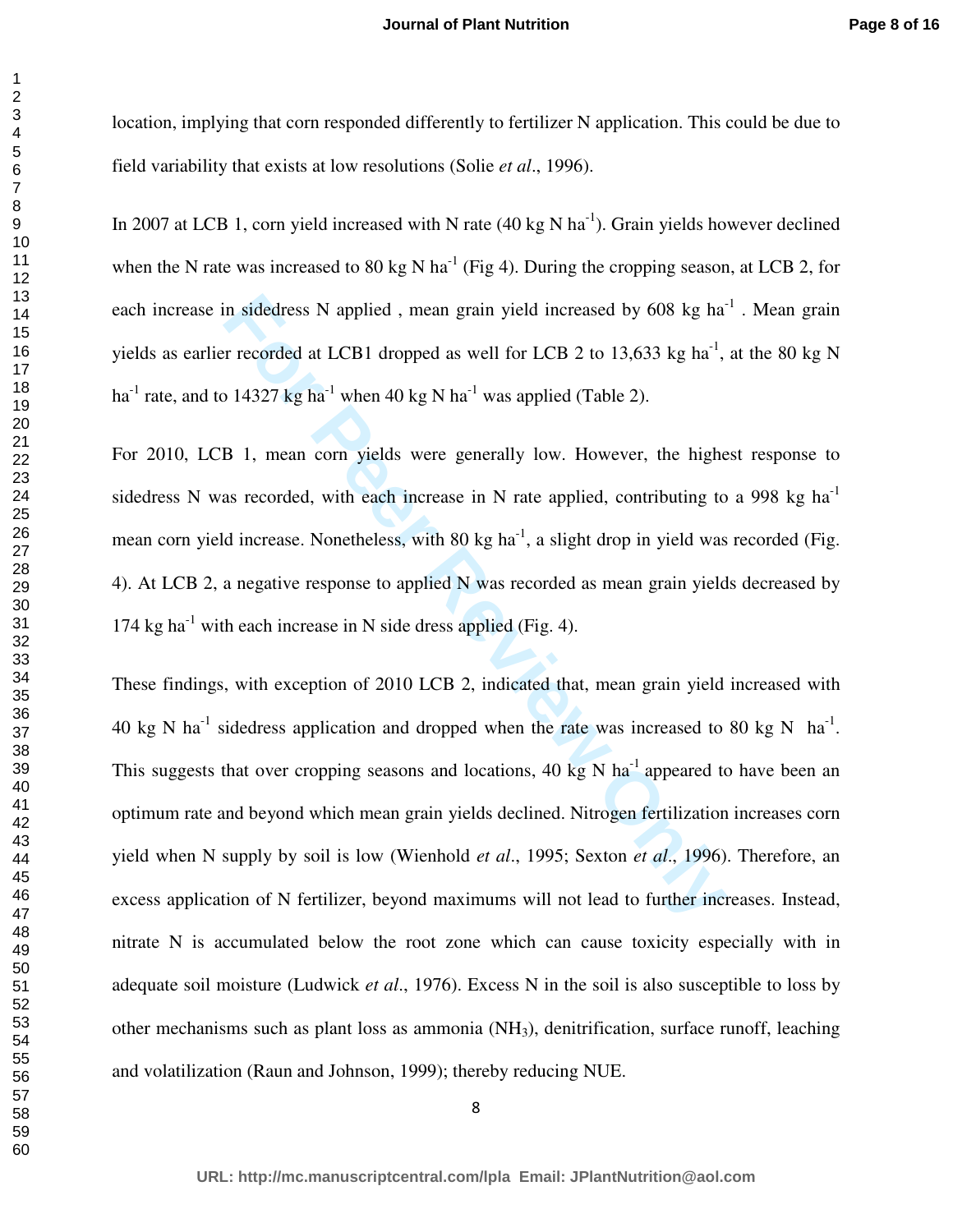## 

# **CONCLUSIONS**

plication, although a slight decrease in yield was noted with each<br>all grain yield was not significantly reduced by delayed planti<br>wever, across seasons and locations, mean grain yield almost alway<br>when planting was delaye The yield of the delayed plant (#2) consistently decreased with each day delay in planting. For 2007 LCB 1,2007 LCB 2, 2010 LCB 1 and 2010 LCB 2, yields decreased by 27, 8, 20 and 12 kg  $ha<sup>-1</sup>$  for each planting day delay, respectively. Generally, the delayed plants did not respond to sidedress N application, although a slight decrease in yield was noted with each additional N rate. The overall grain yield was not significantly reduced by delayed planting to warrant replanting. However, across seasons and locations, mean grain yield almost always resulted in a yield decrease when planting was delayed by 10 days. This demonstrated the ability of the earlier established plants to partially compensate for the decreased grain yield as a result of delayed planting. Therefore replanting plants delayed by 10 days may not be necessary since grain yield potential will not be increased. However, over all locations and years, the mean grain yield decrease of the delayed plant versus neighboring plants for each day delay was 122 kg/ha. Sidedress application contributed to an increase in yield by, 609 and 998 kg ha<sup>-1</sup> for 2007 LCB 1 and 2010 LCB1 respectively. The 40 kg N ha<sup>-1</sup> N rate seemed to have been an optimum rate across seasons and sites, and beyond this yield generally declined.

## **ACKNOWLEGDEMENTS**

The authors would like to thank; Kevin Waldschmidt, Mondini Millor, Natasha Macnack, Anne Raun, Katharine Raun, and Caio Torres for their support during data collection, processing and analysis.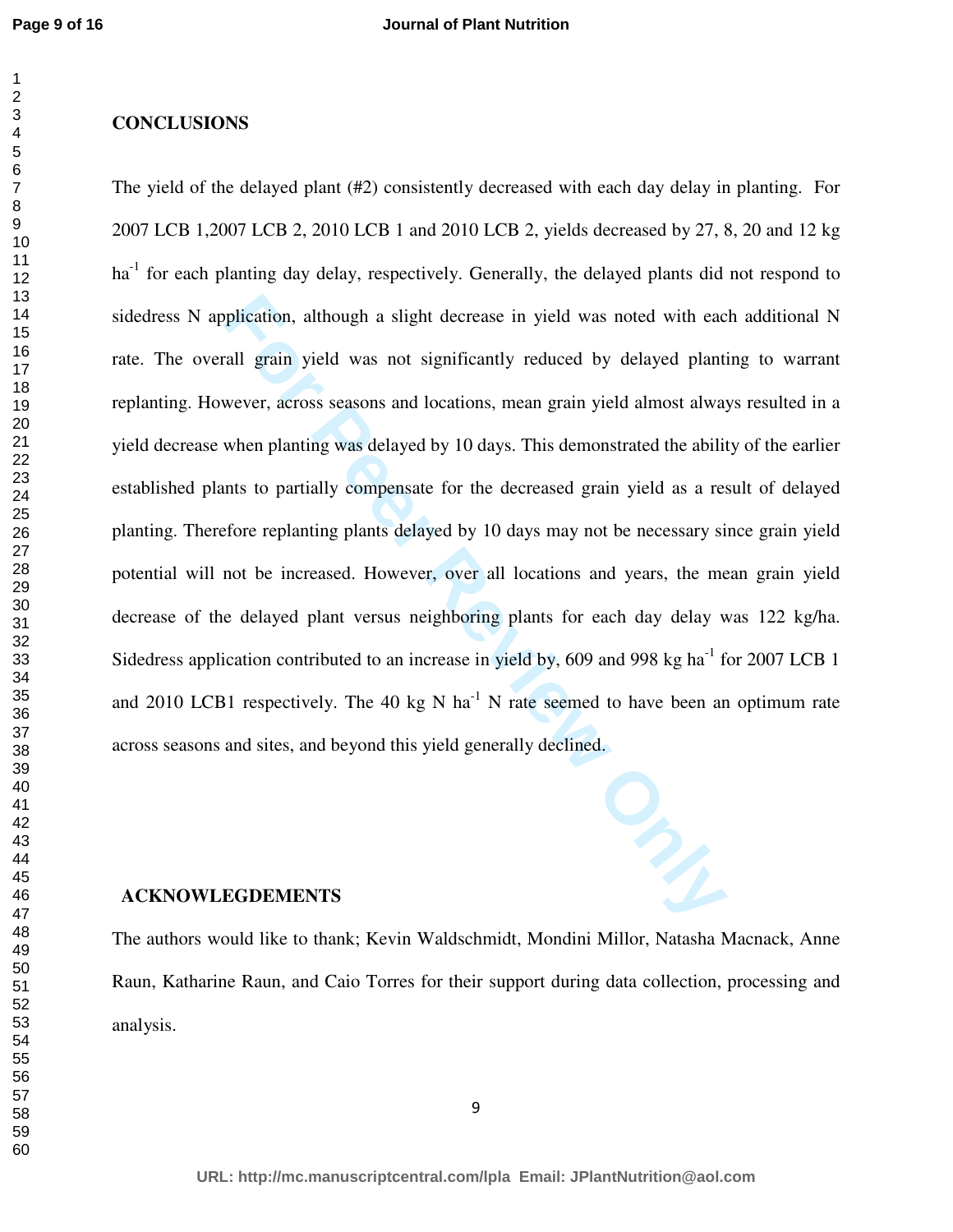### **REFERENCES**

- Benson, G.O. 1990. Corn replants decisions: a review. *J. Prod. Agric*. 3, 180-184.
- Blacklow, W.M. 1974. Simulation model to predict germination and emergence of corn (*zea mays* l.) In an environment of changing temperature. *Crop Sci*.13, 604-608.

Finck, C.1997. Keep the planter pass sacred. *Farm J*. 16-18.

- Ford,J.H., and D.R. Hicks. 1992. Corn growth and yield in uneven emerging stands. *J. Prod.Agric.*5:185-188.
- Hayhoe, H.N., Dwyer, L.M., 1990. Relationship between percentage emergence and growing degree days for corn. *Can. J. Soil Sci.* 70, 493-497.
- Liu, W., M. Tollenaar., G. Stewart, and W. Deen. 2004. Response of corn grain yield to patial and temporal variability in emergence. *Crop Sci*. 44:847-854.
- Keep the planter pass sacred. *Farm J.* 16-18.<br>
D.R. Hicks. 1992. Corn growth and yield in uneven emerging stand<br>
gric.5:185-188.<br>
Dwyer, L.M., 1990. Relationship between percentage emergence ar<br>
days for corn. *Can. J. So* Ludwick, A.E., J.E. Reuss, and E.J. Langin. (1976). Soil nitrates following four years continous corn and as surveyed in irrigated farm fields of central and eastern colorado. *Environ. Qual.* 5:82-86.
- Nasfziger, E.D., P.R. Carter, and E.E. Graham. 1991. Response of corn to uneven emergence. *Crop Sci.* 31:811-815.
- Nielsen, R.L. 1998. Tips to make corn more profitable. Agronomy Department, Purdue University, 9 p.
- Nielsen, R.L. 2001. Stand establishment variability in corn [online].Available at: http://www.agry.purdue.edu/ext/pubs/AGRY-91-01\_v5. pdf [modified Nov. 2001; verified 1 Dec. 2003]. Publ. AGRY-91-1. Dep. Of Agronomy, Purdue Univ., West Lafayette, IN.
- OKLAHOMA WATER RESOURCES BOARD, Appraisal of the water and related land resources of Oklahoma, *Okla. Water Resour. Board Pub.* 40, 1972, 137 p.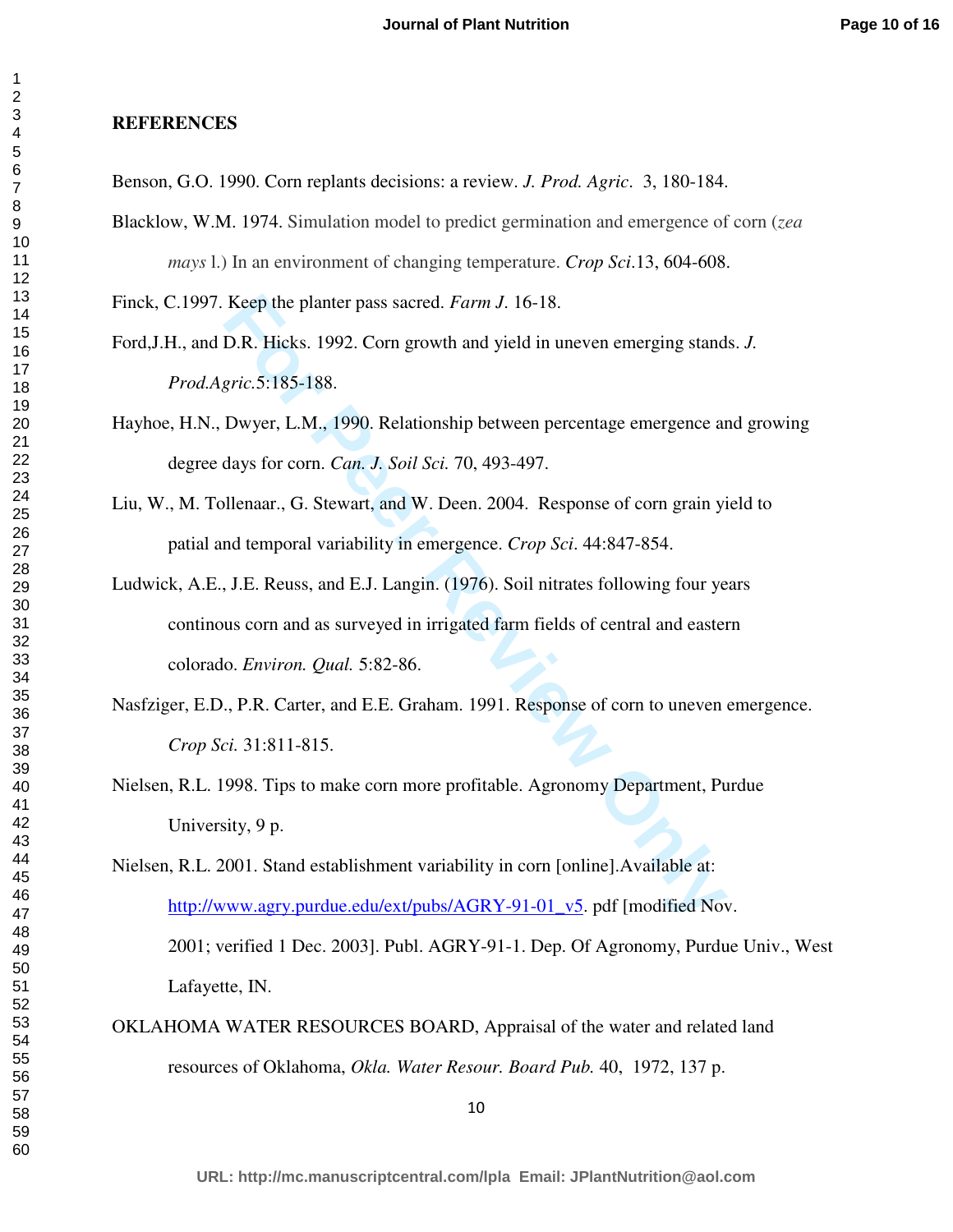#### **Journal of Plant Nutrition**

- 
- Raun, W.R., and G.V. Johnson. 1999. Improving nitrogen use efficiency for cereal production. *Agron. J*. 91:357-363.

SAS Institute. 2003. SAS/STAT Users guide: Release 9.1 ed, SAS Inst. Cary, NC.

- Schmidt, J.P., A.J. Dejoia, R.B. Ferguson, R.K. Taylor, R.K. Young, and J.L. Havlin. 2002. Corn yield response to nitrogen at multiple in-field locations. *Agron. J*. 94:798-806.
- Schneider, E.C. and S.C. Gupta. 1985. Corn emergence as influenced by soil temperature, matric potential and aggregate size distribution. *Soil Sci. Soc. Am. J*. 49,415-422.
- Sexton, B.T., J.F. Moncrief, C.J. Rosen, S.C. Gupta, and H.H. Cheng. (1996). Optimizing nitrogen and irrigation inputs for corn based on nitrate leaching and yield on a course textured soil. *J Environ. Qual*. 25:982-992.
- Solie, J.B., W.R. Raun, R.W. Whitney, M.L. Stone, and J.D. Ringer. 1996. Optical sensor based field element size and sensing strategy for nitrogen application. Trans. ASAE 39(6):1983-1992.
- Stibbe, E., R. Terpstra. 1982. Effect of penetration resistance on emergence and early growth of silage corn in a laboratory experiment with sandy soil. *Agric. Res. Org. Inst*. Soils Water, Bet Dagan Israel 2, 143-153.
- A.J. Dejoia, R.B. Ferguson, R.K. Taylor, R.K. Young, and J.L. Havisponse to nitrogen at multiple in-field locations. *Agron. J.* 94:798-8.<br> *For And S.C. Gupta.* 1985. Corn emergence as influenced by soil temp<br>
al and aggr Thomison, P.R., Geyer, A.B., Bishop, B.L., Young, J.R., and Lentz, E. (2004). Nitrogen fertility effects on grain yield, protein, and oil of corn hybrids with enhanced grain quality traits. *Crop management doi*: 10.1094/cm-2004-1124-02-Rs.
- Weiner, J. 1990. Asymmetric competition in plant population. *Trends in Ecology and Evolution.* 5, 360-364.
- Wienhold, B.J., T.P. Trooien, and G.A. Reichman, (1995). Yield and nitrogen use efficiency of irrigated corn in the Northern Great Plans. *Agron. J.* 87:842-846.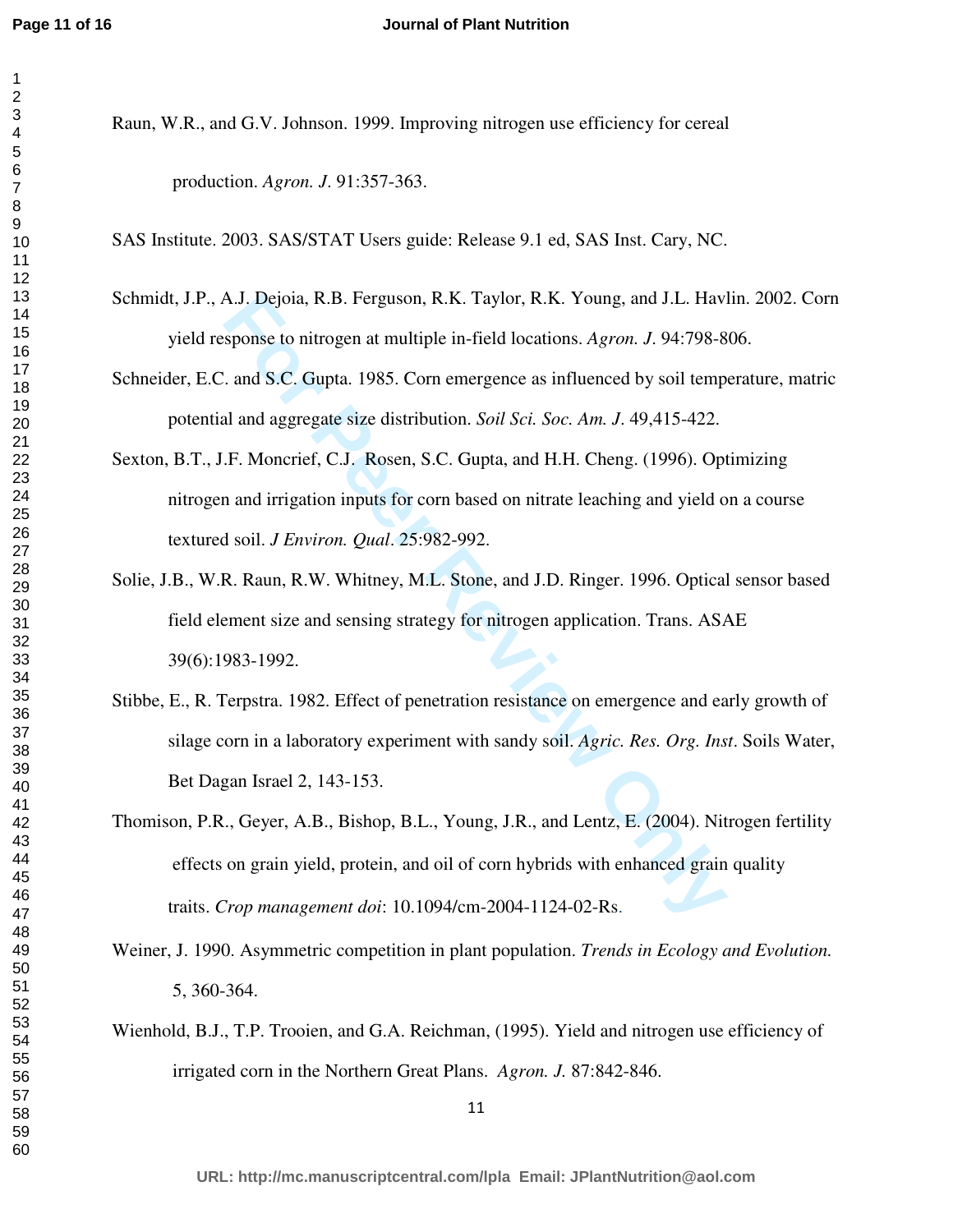

Fig 1: Influence of delayed planting by 0, 4, 7 and 10 days on the grain yield of the delayed plant compared to the earlier planted neighboring plants, at Lake Carl Blackwell (LCB), 2007 and 2010 cropping seasons.



Fig 2: Influence of application of sidedress nitrogen fertilizer at 0, 45, 1nd 90 kg ha<sup>-1</sup> on grain yield of the delayed plant compared to the earlier planted neighboring plants, at Lake Carl Blackwell (LCB), 2007 and 2010 cropping seasons.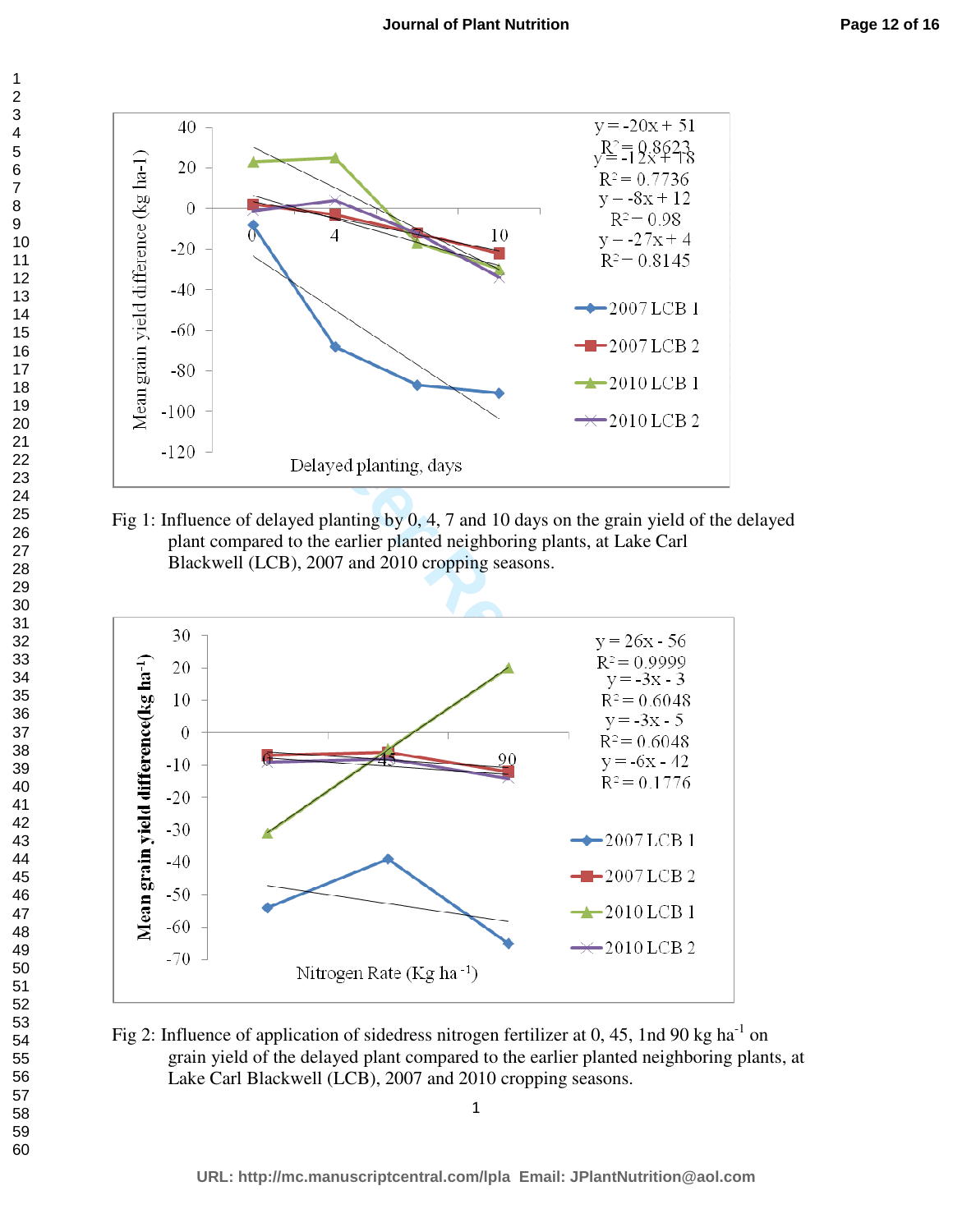

Fig 3: Effect of delaying planting corn by 0.4, 7 and 10 days on mean grain yield during 2007 and 2010 cropping seasons at Lake Carl Blackwell, sites 1 and 2.



Fig 4: Effect of varrying nitrogen application on mean corn grain yield during 2007 and 2010 cropping seasons at Lake Carl Blackwell, sites 1 and 2.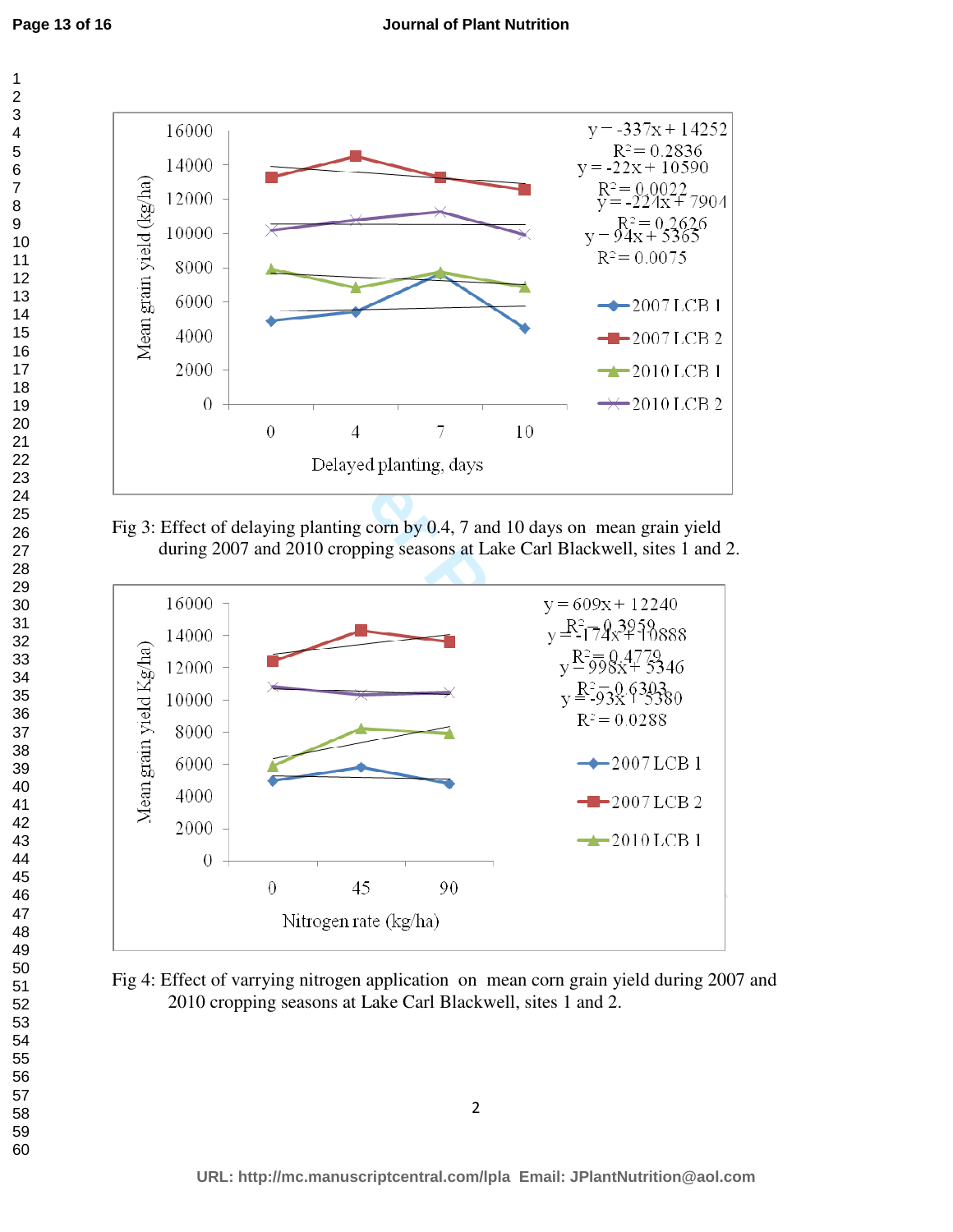| Year | Location         | $(mg kg^{-1})$ | $(mg kg^{-1})$ | $NH_4-N$<br>$(mg kg-1)$ | $NO3-N$<br>$(mg kg^{-1})$ | pH  |
|------|------------------|----------------|----------------|-------------------------|---------------------------|-----|
| 2007 | LCB1             | 105            | 27             |                         | 3.2                       | 6.2 |
|      | LCB <sub>2</sub> | 144            | 45             | 28                      | 4.3                       | 5.6 |
| 2010 | LCB <sub>1</sub> | 100            | 29             | 19                      | 3.0                       | 6.2 |
|      | LCB <sub>2</sub> | 150            | 40             | 30                      |                           | 5.5 |

Table 1: Initial surface (0-15) soil test results prior to experiment initiation at Lake Carl Blackwell (LCB), OK, 2007 and 2010

 $pH - 1:1$  soil water

K and P – Mehlich III extraction

NH4-N and NO3-N, 2M KCl extraction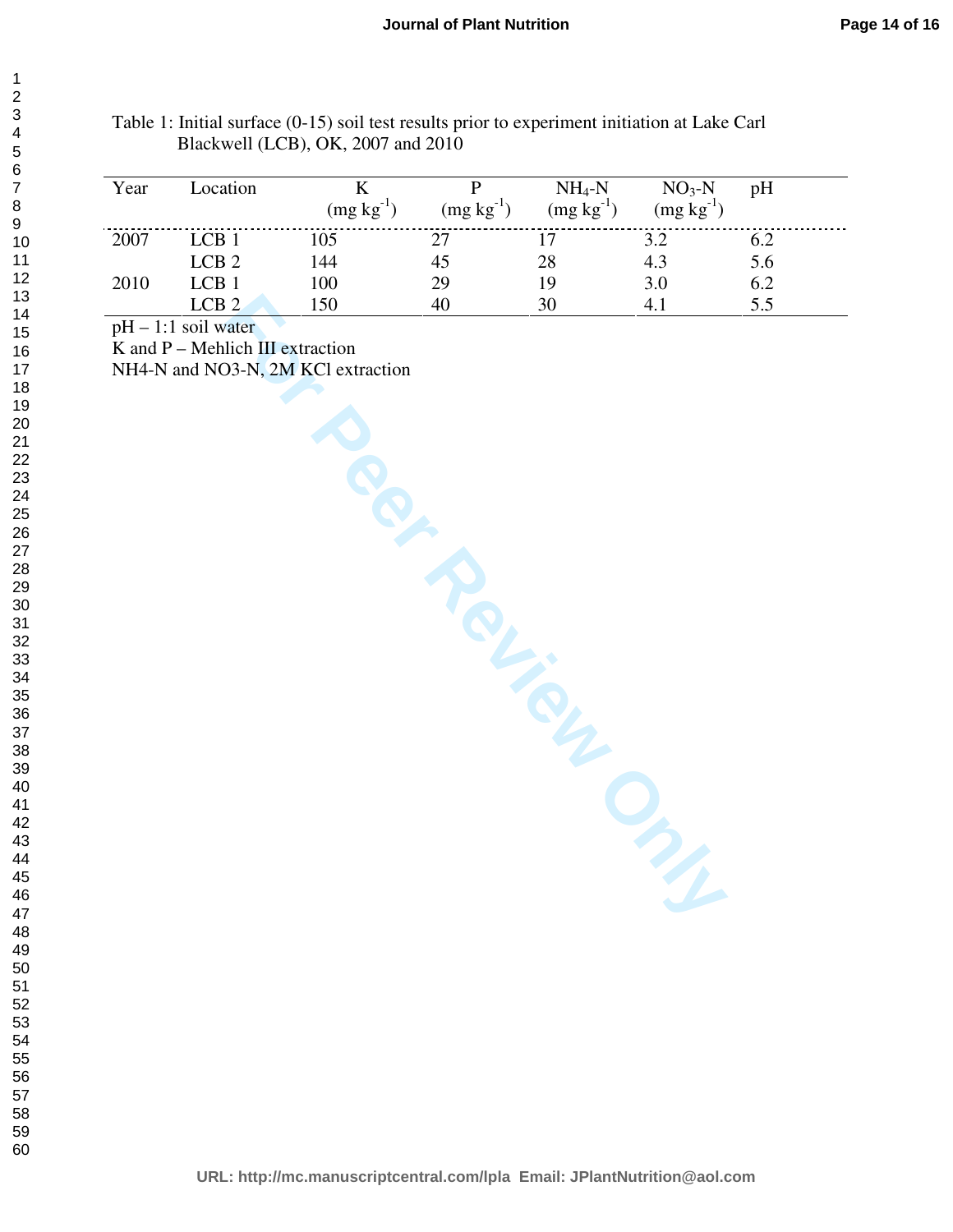Table 2: The influence of delayed planting by 0, 4, 7 and 10 days and application of sidedress nitrogen (N) fertilizer at , 45 and 90 kg ha<sup>-1</sup>, on corn grain yield at Lake Carl Blackwell (LCB), OK, 2007 and 2010 cropping seasons.

|                                                                                            |                            | Mean Square      |                  |                  |
|--------------------------------------------------------------------------------------------|----------------------------|------------------|------------------|------------------|
|                                                                                            | 2007                       |                  | 2010             |                  |
| Source                                                                                     | LCB <sub>1</sub>           | LCB <sub>2</sub> | LCB <sub>1</sub> | LCB <sub>2</sub> |
| Replication                                                                                | 3203961                    | 19934334         | 29554464         | 8221937          |
| Days Delayed in Planting                                                                   | 4776508                    | 4458226          | 2877563¶         | 2885505          |
| <b>Sidedress N rate</b>                                                                    | 5639966                    | 11521857¶        | 18970314**       | 522405           |
| Error                                                                                      | 2446345                    | 3649283          | 1222939          | 3277459          |
|                                                                                            | Grain yield $(kg ha^{-1})$ |                  |                  |                  |
| Days Delayed in Planting (Days)                                                            |                            |                  |                  |                  |
| $\boldsymbol{0}$                                                                           | 4885                       | 13268            | 7920             | 10172            |
| 4                                                                                          | 5424                       | 14525            | 6841             | 10774            |
| 7                                                                                          | 7630                       | 13283            | 7736             | 11258            |
| 10                                                                                         | 4464                       | 12559            | 6874             | 9938             |
| Sidedress N rate $(kg ha^{-1})$                                                            |                            |                  |                  |                  |
| $\overline{0}$                                                                             | 4975                       | 12415            | 5903             | 10819            |
| 40                                                                                         | 5818                       | 14327            | 8226             | 10330            |
| 80                                                                                         | 4790                       | 13633            | 7899             | 10471            |
| <b>SED</b>                                                                                 | 1277                       | 1560             | 903              | 1810             |
| N rate linear                                                                              | ns                         | ns               | ***              | ns               |
| N rate quadratic                                                                           | ns                         | $\ast$           | ***              | ns               |
| DDP§ linear                                                                                | ns                         | ns               | ns               | ns               |
| DDP quadratic                                                                              | ns                         | ns               | ns               | ns               |
| § Days delayed after planting.                                                             |                            |                  |                  |                  |
| δ<br>Not determine due to absence of data.                                                 |                            |                  |                  |                  |
| *, **, <i>If</i> significant at the 0.05, 0.01, and 0.10 probability levels, respectively. |                            |                  |                  |                  |
| SED = standard error of the difference between two equally replicated treatment means.     |                            |                  |                  |                  |
|                                                                                            |                            |                  |                  |                  |
|                                                                                            |                            |                  |                  |                  |
|                                                                                            |                            |                  |                  |                  |
|                                                                                            |                            |                  |                  |                  |